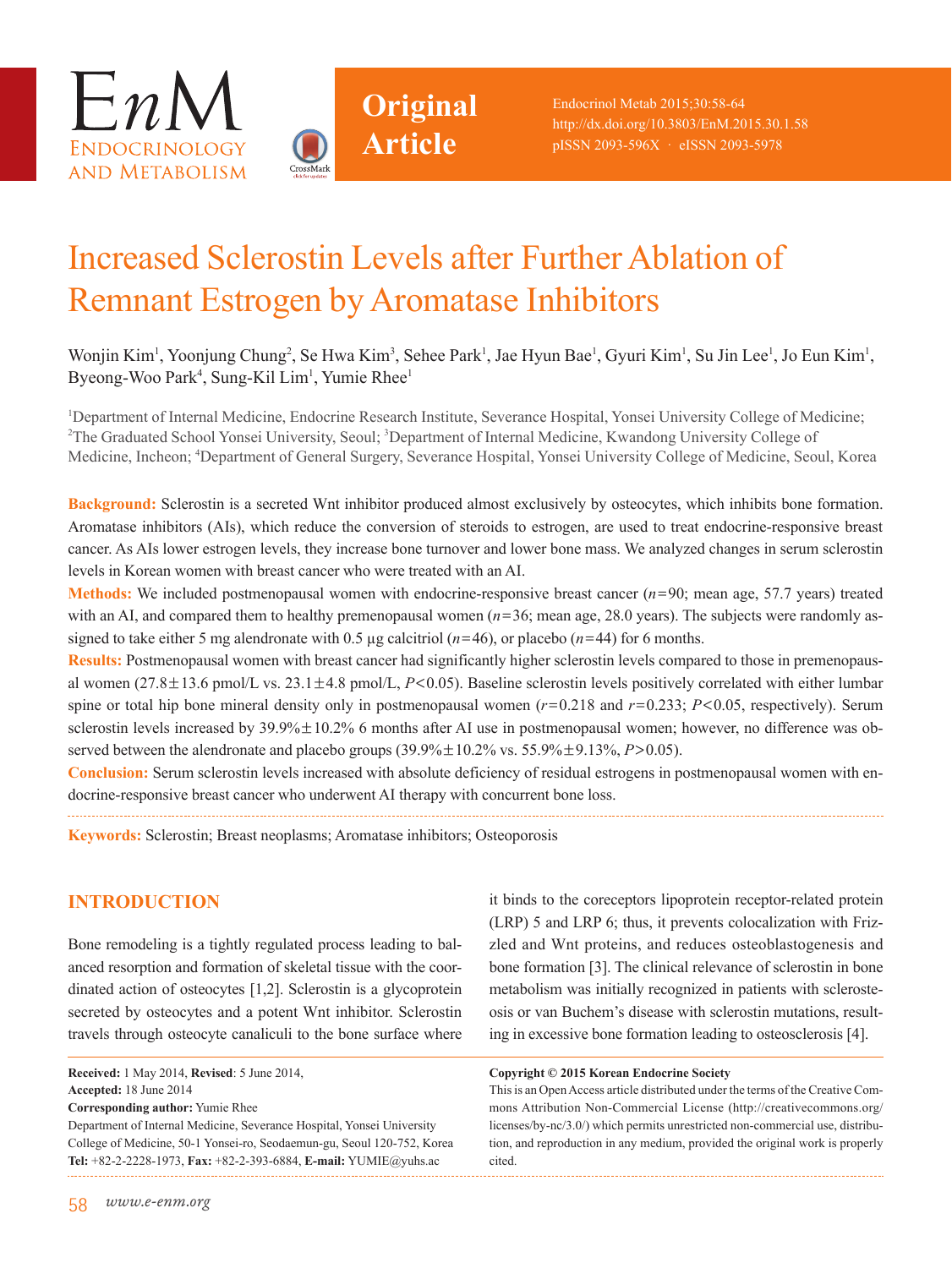Overexpression of normal human SOST alleles (the sclerostin gene) in mice results in osteopenia [5]. Mirza et al. [6] compared 20 postmenopausal and 20 premenopausal women and found that the former had significantly higher serum sclerostin levels. Estrogen replacement and intermittent parathyroid hormone (PTH) therapy in postmenopausal women lead to a significant reduction in sclerostin levels [7,8]. Several studies have revealed the molecular mechanism of decreased sclerostin production by estrogens. Estrogens bind to estrogen receptors and interact with the Wnt/β-catenin signaling pathway, which downregulates osteocyte production of sclerostin via estrogen receptor-induced prostaglandin E2 [9].

Aromatase inhibitors (AIs) are used to treat endocrine-responsive breast cancer by lowering remnant 17β-estradiol (E2) or estrione levels to prevent cancer recurrence [10]. This is the preferred adjuvant therapy for postmenopausal women with estrogen receptor/progesterone receptor-positive breast cancer, because it reduces breast cancer recurrence up to 50% compared to tamoxifen [11-13]. AIs affect bone metabolism by increasing bone turnover rates and accelerating bone loss, leading to increased fracture risk [2,14-16]. Bisphosphonates are the preferred treatment for AI-induced bone loss [2], and calcitriol, an active metabolite of vitamin D, in combination with an AI is effective for inhibiting tumors [10]. In a previous study [2], we reported that the combination of alendronate (5 mg) and calcitriol (0.5 µg) (Maxmarvil, Yuyu Co., Seoul, Korea) was quite beneficial for preventing the bone loss that occurs with AI administration in patients with endocrine-responsive breast cancer.

Here, we analyzed serum sclerostin levels in patients with endocrine-responsive breast cancer treated with an AI to assess the changes in serum sclerostin levels following treatment with alendronate or placebo.

## **METHODS**

#### **Study design and subjects**

This study was a randomized, placebo-controlled, double-blind study performed at a single center. A cross-sectional comparison of sclerostin was performed between premenopausal and postmenopausal women. Changes in sclerostin levels were analyzed in 90 endocrine-responsive breast cancer patients during new AI administration over 24 weeks. Forty-four patients received 5 mg alendronate with 0.5 µg calcitriol, calcium, and vitamin D, and the remaining 46 patients received only calcium and vitamin D [2].

The diagnosis of breast cancer and indication for adjuvant chemotherapy were made according to the guidelines of the National Comprehensive Cancer Network [10]. Patients who met the inclusion criteria were reviewed from March 2010 to March 2011. Postmenopausal women who were taking an AI after breast cancer surgery were included, and the definitions of menopause in these patients were as follows: (1) prior bilateral oophorectomy; (2) amenorrhea for  $\geq$  12 months in the absence of tamoxifen, toremifene, or ovarian suppression; and (3) follicle-stimulating hormone and E2 levels in the postmenopausal range.

 $EnM$ 

Thirty-six healthy premenopausal women were recruited by advertisement and served as controls. All subjects were informed of the nature of the study, and consent was obtained from each participant. This protocol was approved by the Institutional Review Board of Severance Hospital.

#### **Biochemical measurements**

Blood samples were collected in the morning after an overnight fast. Routine serum chemistry determinations including calcium and phosphate were performed by standard automated techniques. Bone turnover markers were measured using the following methods: osteocalcin (OCN; by enzyme-linked immunosorbent assay [ELISA], CIS Bio International, Gif-sur-Yvette, France; intra-assay coefficient of variation [CV], <2.0%; interassay CV, <5.0%), C-telopeptide of type I collagen (CTx; Osteomark, Ostex International, Seattle, WA, USA; intra-assay CV,  $\langle 5.8\% \rangle$ ; interassay CV,  $\langle 5.9\% \rangle$ , intact PTH (by immunoradiometric assay, Biosource, Nivelles Belgium; intra-assay CV, 2.7%; interassay CV, <3.5%), and 25-hydroxyvitamin D (25[OH]D by D3-radioimmunoassay-coated tube, Biosource; intra-assay CV, 11.0%; interassay CV, 12.5%).

Serum sclerostin concentrations were measured using a human sclerostin ELISA kit (Biomedica Co., Wien, Austria) according to the manufacturer's instructions. Intraassay and interassay CVs were 4% to 6% and 5% to 7%, respectively. Sclerostin measurements are reported in pmol/L, and the lower limit of detection was <8.9 pmol/L. Measurements were taken twice at intervals of 24 weeks in postmenopausal women with endocrine-responsive breast cancer. Sclerostin was measured only at baseline in the premenopausal control group.

#### **Assessment of bone mineral density**

Bone mineral density (BMD) at the lumbar spine L1 to L4, femoral neck, and total hip was measured in all patients by dual-energy X-ray absorptiometry (Hologic Delphi A version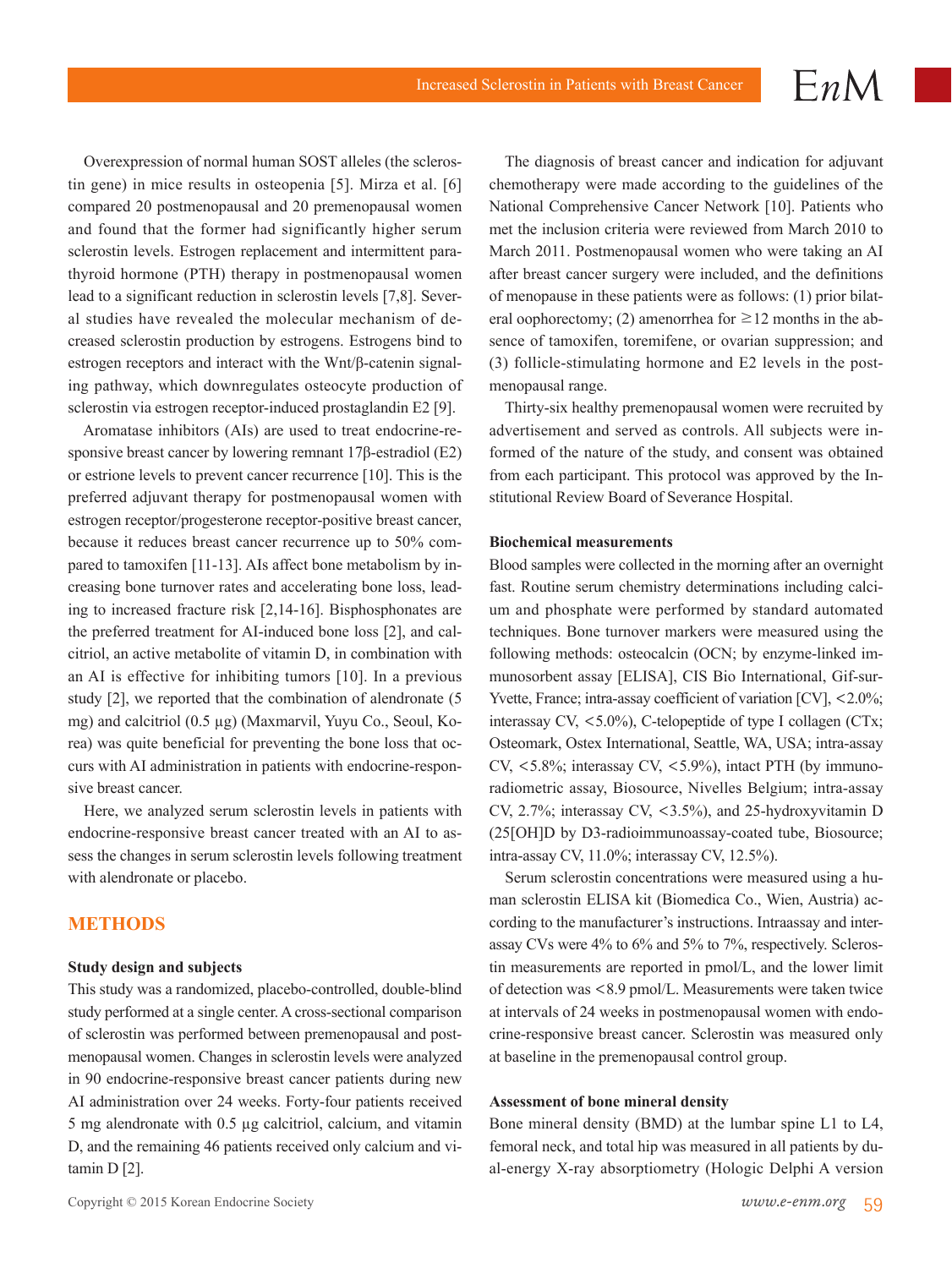12.6, Hologic, Waltham, MA, USA). The measurements were performed at baseline and after 24 weeks of treatment.

#### **Statistical analysis**

Differences in continuous variables between the premenopausal and postmenopausal endocrine-responsive breast cancer groups were determined using Student *t* test. The correlation between continuous variables was analyzed by Pearson correlation analysis. Student *t* test and the paired *t* test were used to compare sclerostin levels and bone turnover markers in the postmenopausal breast cancer group. A *P*<0.05 was considered statistically significant. All analyses were performed using IBM SPSS version 18.0 (IBM Co., Armonk, NY, USA).

### **RESULTS**

#### **Baseline clinical and biochemical characteristics**

This study included 90 postmenopausal women who were diagnosed with endocrine-responsive breast cancer and 36 healthy premenopausal control women. The postmenopausal women had a mean age of 57.7 years, and the premenopausal women had a mean age of 28.0 years (Table 1). Among the 90 postmenopausal women, nine (10%) were diagnosed with osteoporosis.

Lumbar spine and total hip BMD were lower in postmenopausal women than in premenopausal women  $(0.92 \pm 0.14 \text{ g})$ cm<sup>2</sup> vs. 0.99 $\pm$ 0.01 g/cm<sup>2</sup>; 0.82 $\pm$ 0.11 g/cm<sup>2</sup> vs. 0.86 $\pm$ 0.10 g/ cm2 ; postmenopausal vs. premenopausal women; *P*<0.05, respectively) (Table 1). OCN levels were 74.6% higher and CTx was 52.0% higher in postmenopausal women than in premenopausal women (*P*<0.001, respectively) (Table 1). Baseline serum sclerostin levels were 20.3% higher in the postmenopausal group compared to those in the premenopausal group (*P*<0.05) (Table 1).

#### **Correlation between sclerostin and bone metabolism**

Table 2, Fig. 1 show the relationships between sclerostin and various parameters according to Pearson correlation analysis.

**Table 2.** Partial Correlations between Sclerostin and Various Parameters in Premenopausal and Postmenopausal Women Adjusted for Body Mass Index

|                  | Premenopause   |                 | Postmenopause    |           |
|------------------|----------------|-----------------|------------------|-----------|
| Parameter        | r <sup>a</sup> | $P$ value       | $r^{\mathsf{a}}$ | $P$ value |
| Weight           | 0.028          | NS.             | 0.220            | 0.047     |
| Osteocalcin      | $-0.218$       | <b>NS</b>       | 0.131            | <b>NS</b> |
| C-telopeptide    | $-0.031$       | NS.             | $-0.093$         | <b>NS</b> |
| Serum calcium    | $-0.073$       | <b>NS</b>       | $-0.084$         | <b>NS</b> |
| Serum phosphorus | 0.028          | NS.             | 0.028            | <b>NS</b> |
| Serum PTH        | $-0.010$       | NS <sub>1</sub> | $-0.088$         | <b>NS</b> |
| 25(OH)D          | $-0.062$       | <b>NS</b>       | 0.042            | <b>NS</b> |

*P* values calculated by Pearson correlation analysis.

NS, not significant; PTH, parathyroid hormone; 25(OH)D, 25-hydroxyvitamin D.

<sup>a</sup>r, partial correlation coefficient adjusted for body mass index.

| Table 1. Baseline Clinical Characteristics of Premenopausal and Postmenopausal Women |                       |                        |           |  |  |
|--------------------------------------------------------------------------------------|-----------------------|------------------------|-----------|--|--|
| Characteristic                                                                       | Premenopause $(n=36)$ | Postmenopause $(n=90)$ | $P$ value |  |  |
| Age, yr                                                                              | $28.0 \pm 6.3$        | $57.7 \pm 7.0$         | < 0.001   |  |  |
| BMI, $kg/m2$                                                                         | $21.2 \pm 3.1$        | $24.3 \pm 3.1$         | < 0.001   |  |  |
| BMD L1-L4, $g/cm^2$                                                                  | $0.985 \pm 0.1$       | $0.918 \pm 0.1$        | 0.002     |  |  |
| BMD total hip, $g/cm2$                                                               | $0.859 \pm 0.1$       | $0.823 \pm 0.1$        | NS.       |  |  |
| Osteocalcin, ng/mL                                                                   | $12.6 \pm 3.2$        | $22.0 \pm 9.0$         | < 0.001   |  |  |
| C-telopeptide, ng/mL                                                                 | $0.25 \pm 0.1$        | $0.38 \pm 0.2$         | 0.001     |  |  |
| Serum calcium, mg/dL                                                                 | $9.4 \pm 0.4$         | $9.2 \pm 0.4$          | 0.015     |  |  |
| Serum phosphorus, mg/dL                                                              | $4.0 \pm 0.4$         | $3.9 + 0.6$            | NS.       |  |  |
| Serum PTH, pg/mL                                                                     | $35.7 \pm 11.6$       | $27.0 \pm 12.1$        | < 0.001   |  |  |
| $25(OH)D$ , ng/mL                                                                    | $25.6 \pm 12.0$       | $15.5 \pm 7.0$         | < 0.001   |  |  |
| Serum sclerostin, pmol/L                                                             | $23.1 \pm 4.8$        | $27.8 \pm 13.6$        | 0.029     |  |  |

Values are expressed as mean±SD. *P* values determined by Student *t* test.

BMI, body mass index; BMD, bone mineral density; NS, not significant; PTH, parathyroid hormone; 25(OH)D, 25-hydroxyvitamin D.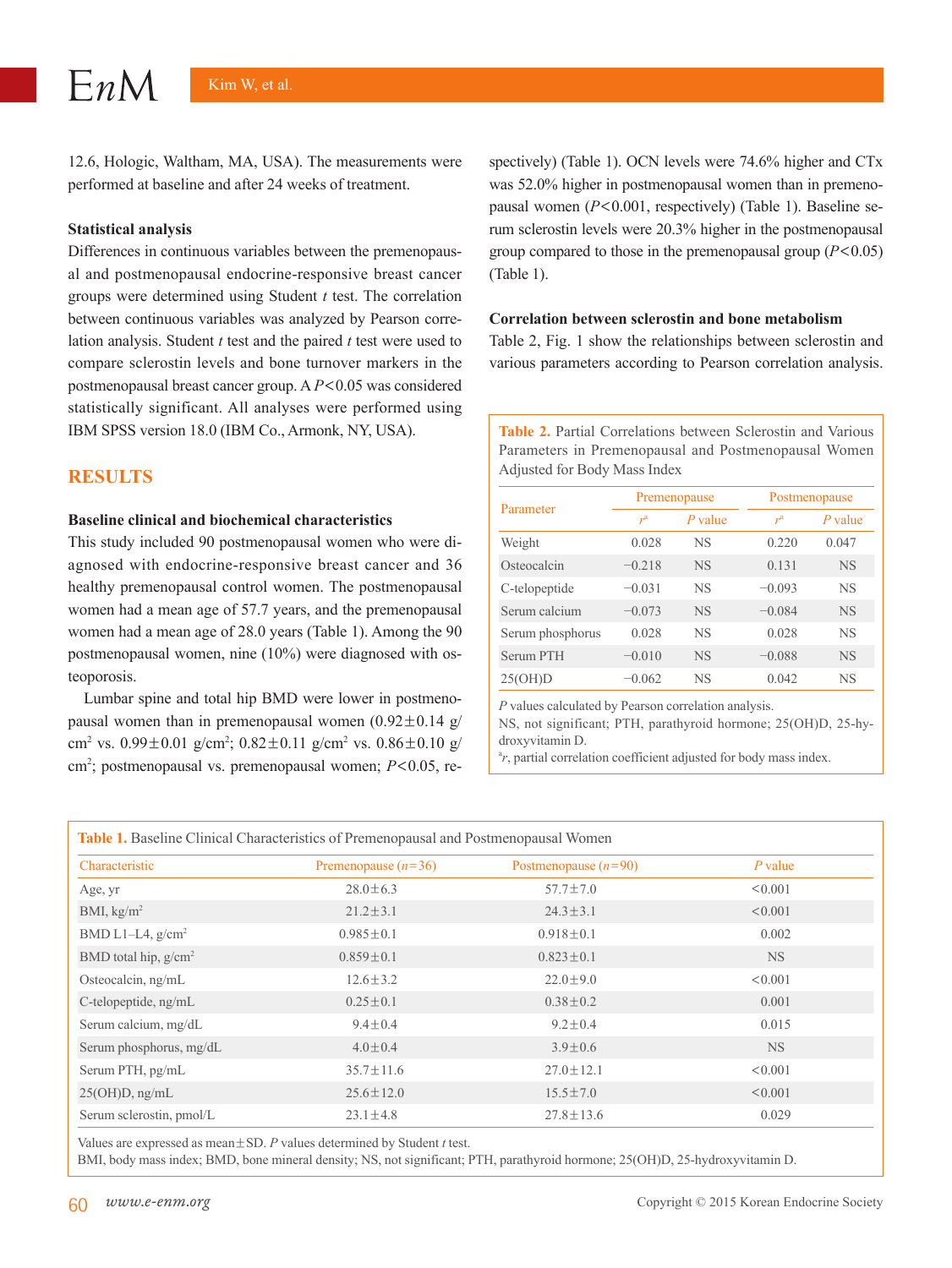#### 1.3 1.1 0.9 0.7 0.5 1.3 1.1 0.9 0.7 0.5 1.3 1.1 0.9 0.7 0.5 1.3 1.1 0.9 0.7 0.5 Lumbar spine BMD (g/cm<sup>2</sup>  $\subset$ Total hip BMD  $(g/cm^2)$  $\subset$ Lumbar spine BMD (g/cm<sup>2</sup>  $\subset$ Total hip BMD  $(g/cm^2)$ **)** 0 20 40 60 80 0 20 40 60 80 0 20 40 60 80 0 20 40 60 80 Sclerostin (pmol/L) Sclerostin (pmol/L) Premenopausal women Sclerostin (pmol/L) Sclerostin (pmol/L) Postmenopausal women *r*=0.066, *P*=NS *r*=0.094, *P*=NS *r*=0.439, *P*<0.001 *r*=0.454, *P*<0.001 **A B C D**

**Fig. 1.** Partial correlations between sclerostin, lumbar spine bone mineral density (BMD), and total hip BMD after adjusting for body mass index. (A, B) Premenopausal women. (C, D) Postmenopausal women. Circulating sclerostin positively correlated with lumbar spine and total hip BMD only in postmenopausal women (C, *r*=0.439, *P*<0.001; D, *r*=0.454, *P*<0.001, respectively). The age-adjusted correlation between BMD and sclerostin remained positive (data not shown). NS, not significant.

Serum baseline sclerostin level positively correlated with lumbar spine and total hip BMD ( $r = 0.218$  and  $r = 0.233$ ;  $P < 0.05$ , respectively) (Fig. 1), but only in the postmenopausal group. No significant correlations were observed between bone turnover markers such as CTx and OCN and serum sclerostin (Table 2). A negative correlation was observed between PTH and sclerostin in postmenopausal women (*r*=–0.074), but was not significant. Serum calcium, phosphorus, and 25(OH)D had no relevant relationships with sclerostin levels.

# **Biochemical changes after AI treatment with or without alendronate**

We further divided the postmenopausal patients into two subgroups based on medications: 5 mg alendronate and calcitriol in one group, and calcium and vitamin D only in the other group. Baseline characteristics were presented in a previous report [2]. Baseline features, such as the period after menopause, biochemical parameters, and baseline BMD at all sites were similar between the two groups. Serum OCN and CTx levels increased significantly in both groups after 24 weeks of AI administration, but increased lesser in the alendronate-treated group by 29.0% and 72.4%, respectively [2].

We also analyzed percent changes in sclerostin levels from baseline to 24 weeks after AI use and found a significant increase  $(48.1\% \pm 6.9\%, P<0.05)$  in all postmenopausal women. Sclerostin levels in the placebo group increased significantly after 24 weeks of AI administration (55.9%±9.13%, *P*< 0.001). Less of an increase was observed in patients treated

 $EnM$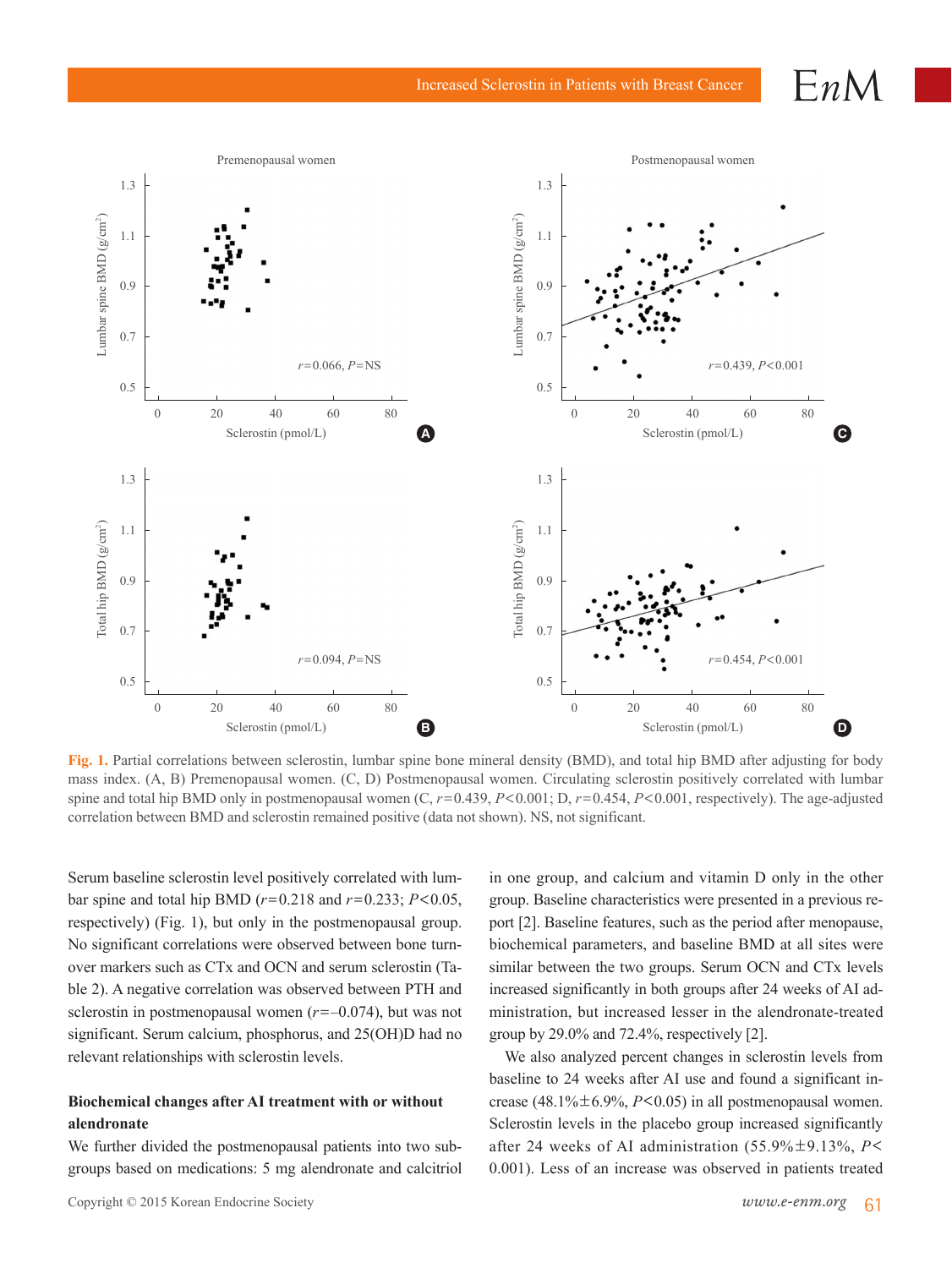

**Fig. 2.** Comparison of changes in sclerostin. Sclerostin was measured at baseline and after 24 weeks of aromatase inhibitor administration. We compared changes in sclerostin in the placebo and alendronate with calcitriol groups, and showed a significant increase in sclerostin levels in both groups (placebo group, *P*<0.05; alendronate with calcitriol group, *P*<0.05, by paired *t* test). However, the changes in sclerostin levels in the groups were not significantly different (*P*=not significant).

with alendronate (39.9%±10.2%, *P*<0.001) (Fig. 2), but this was not significantly different from the increase in the placebo group.

# **DISCUSSION**

We showed higher serum sclerostin levels in postmenopausal women compared to those in premenopausal women. Sclerostin was positively correlated with BMD in postmenopausal women at all sites. In addition, sclerostin levels increased further after use of an AI which is a treatment for breast cancer that ablates the remnant estrogen, but were not affected by the use of alendronate.

Sclerostin, encoded by the *SOST* gene, is a major Wnt antagonist and a potent inhibitor of bone formation [4]. Previous animal studies have shown that overexpression of the SOST gene causes osteopenia [5]. Moreover, production of sclerostin by osteocytes is dramatically reduced by mechanical loading in rodents [17-19]. Thus, sclerostin may be a potential specific marker for bone metabolism, but the clinical implications are not completely understood. Modder et al. [20] showed that sclerostin levels increase with age and are higher in men compared to women. Polyzos et al. [21] reported that serum sclerostin is positively correlated with lumbar spine BMD and

T-score. Arasu et al. [22] also found a positive correlation between sclerostin and BMD. A positive correlation was observed between serum sclerostin and spine and total hip BMD by Garnero et al. [23], which was in accordance with our data. They also found negative correlations between sclerostin and CTx, serum intact N-terminal propeptide of type I collagen, and intact PTH. However, the risk of hip fractures is higher in patients with a higher serum sclerostin level [22]. A strong association was observed between increased sclerostin levels and osteoporosis-related fracture risk in postmenopausal women [24]. The paradoxical positive correlation between sclerostin and BMD suggests that serum sclerostin may reflect the number of osteocytes rather than individual cell activity or individual bone remodeling units [25].

The possible regulators of circulating sclerostin levels are known as such; increasing the level by mechanical unloading, immobilization, male sex, aging, and decreasing by mechanical loading, exercise and PTH [17-24,26]. Among them, PTH is probably one of the most important regulators of sclerostin secretion in postmenopausal women [23]. Sclerostin is also affected by estrogens. It is well established that estrogen deficiency increases serum sclerostin levels and is associated with bone loss [27-29]. Modder et al. [7] reported that 4 weeks of estrogen treatment in postmenopausal women decreased serum sclerostin levels. Endogenous estrogen and testosterone production were ablated in 59 elderly men by administering gonadotropin-releasing hormone, after which these patients were given physiological levels of testosterone and estrogen. As a result, estrogen, but not testosterone, prevented an increase in sclerostin following induction of sex steroid deficiency [7]. Consistent with previous studies, our study also revealed a negative relationship between estrogen and sclerostin. The possible mechanism of how estrogen suppresses sclerostin production is that estrogen interacts with the Wnt/β-catenin signaling pathway, a main pathway of sclerostin action, by binding to the estrogen receptor via several factors such as prostaglandin E2 [9,25].

In this study, subjects with endocrine-responsive breast cancer who were treated with an AI showed reduced remnant estrogens and bone mass [14-16], and showed elevated sclerostin levels. As mentioned above, estrogens and sclerostin have an inverse correlation [27-29]. In addition to this concept, our results revealed that further suppression of remnant estrogens sensitively affected serum sclerostin levels. Thus, we suggest that sclerostin may be a surrogate marker for quantitative and sensitive changes in estrogens and bone remodeling.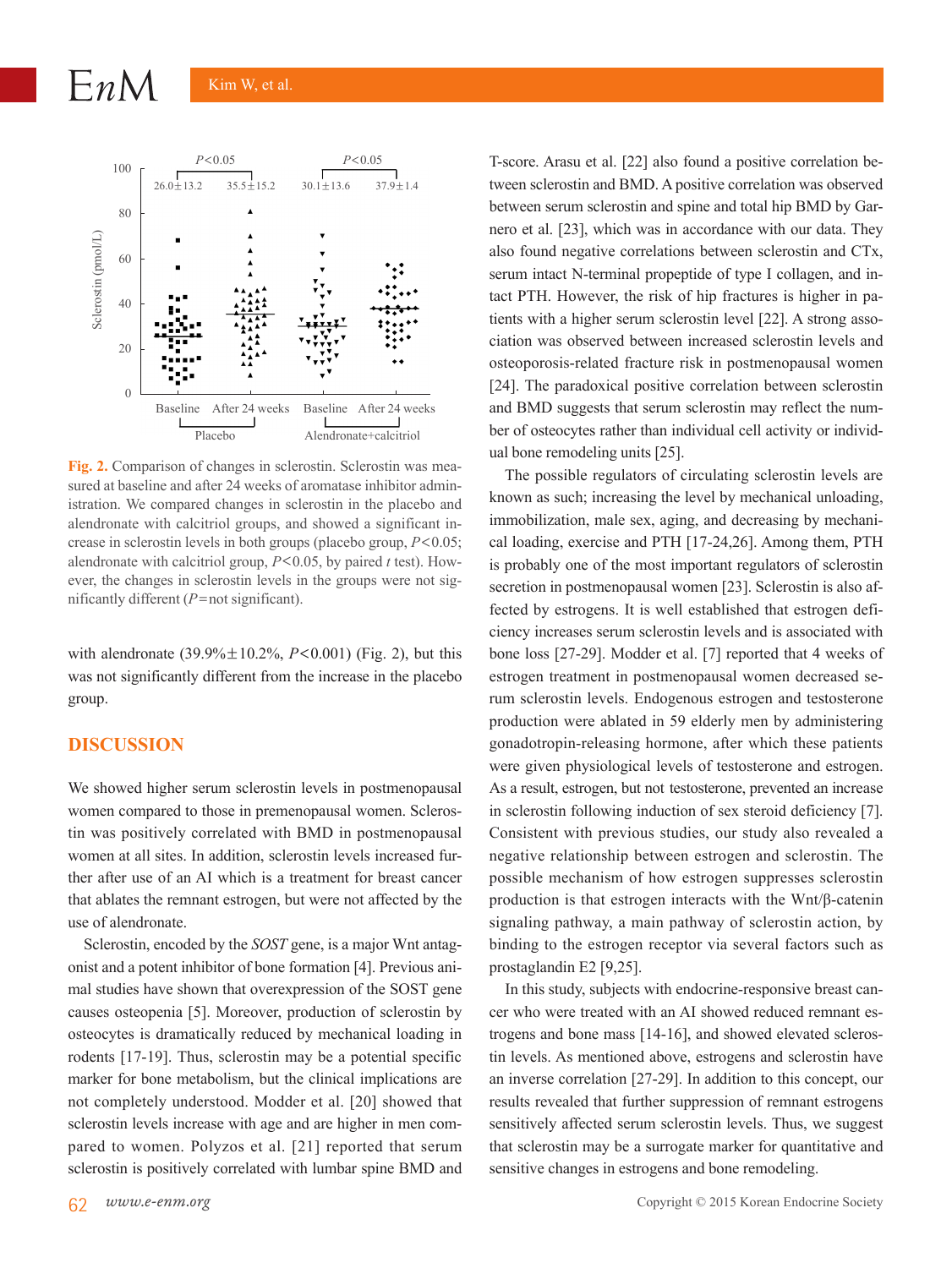Polyzos et al. [21] reported that serum sclerostin increases significantly after 6 months of risedronate use. However, Chung et al. [30] found that circulating sclerostin levels were suppressed by raloxifene, but not by bisphosphonates. They suggested that sclerostin may mediate the action of estrogens on bone metabolism independently of the anti-resorptive effects. Our results revealed a significant increase in sclerostin levels after 24 weeks of AI administration, with a slightly blunted increase during alendronate treatment, but without statistical significance.

This study had some limitations. We demonstrated differences in bone markers, BMD, and serum sclerostin levels between premenopausal and postmenopausal women. However, the results are difficult to generalize because of the small number of subjects.

In conclusion, our data show that serum sclerostin levels positively correlated with BMD at all sites, and that serum sclerostin increased according to the level of estrogen deficiency in postmenopausal women, and was further increased by AI treatment. Additional experimental and clinical studies in a larger population and with other drugs that correlate with sclerostin are needed.

# **CONFLICTS OF INTEREST**

No potential conflict of interest relevant to this article was reported.

# **REFERENCES**

- 1. Parfitt AM. The bone remodeling compartment: a circulatory function for bone lining cells. J Bone Miner Res 2001; 16:1583-5.
- 2. Rhee Y, Song K, Park S, Park HS, Lim SK, Park BW. Efficacy of a combined alendronate and calcitriol agent (Maxmarvil®) in Korean postmenopausal women with early breast cancer receiving aromatase inhibitor: a double-blind, randomized, placebo-controlled study. Endocr J 2013;60: 167-72.
- 3. Kneissel M. The promise of sclerostin inhibition for the treatment of osteoporosis. IBMS Bonekey 2009;6:259-64.
- 4. Moester MJ, Papapoulos SE, Lowik CW, van Bezooijen RL. Sclerostin: current knowledge and future perspectives. Calcif Tissue Int 2010;87:99-107.
- 5. Winkler DG, Sutherland MK, Geoghegan JC, Yu C, Hayes T, Skonier JE, Shpektor D, Jonas M, Kovacevich BR,

Staehling-Hampton K, Appleby M, Brunkow ME, Latham JA. Osteocyte control of bone formation via sclerostin, a novel BMP antagonist. EMBO J 2003;22:6267-76.

 $EnM$ 

- 6. Mirza FS, Padhi ID, Raisz LG, Lorenzo JA. Serum sclerostin levels negatively correlate with parathyroid hormone levels and free estrogen index in postmenopausal women. J Clin Endocrinol Metab 2010;95:1991-7.
- 7. Modder UI, Clowes JA, Hoey K, Peterson JM, McCready L, Oursler MJ, Riggs BL, Khosla S. Regulation of circulating sclerostin levels by sex steroids in women and in men. J Bone Miner Res 2011;26:27-34.
- 8. Drake MT, Srinivasan B, Modder UI, Peterson JM, Mc-Cready LK, Riggs BL, Dwyer D, Stolina M, Kostenuik P, Khosla S. Effects of parathyroid hormone treatment on circulating sclerostin levels in postmenopausal women. J Clin Endocrinol Metab 2010;95:5056-62.
- 9. Galea GL, Sunters A, Meakin LB, Zaman G, Sugiyama T, Lanyon LE, Price JS. Sost down-regulation by mechanical strain in human osteoblastic cells involves PGE2 signaling via EP4. FEBS Lett 2011;585:2450-4.
- 10. Carlson RW, Allred DC, Anderson BO, Burstein HJ, Carter WB, Edge SB, Erban JK, Farrar WB, Goldstein LJ, Gradishar WJ, Hayes DF, Hudis CA, Jahanzeb M, Kiel K, Ljung BM, Marcom PK, Mayer IA, McCormick B, Nabell LM, Pierce LJ, Reed EC, Smith ML, Somlo G, Theriault RL, Topham NS, Ward JH, Winer EP, Wolff AC; NCCN Breast Cancer Clinical Practice Guidelines Panel. Breast cancer. Clinical practice guidelines in oncology. J Natl Compr Canc Netw 2009;7:122-92.
- 11. Howell A, Cuzick J, Baum M, Buzdar A, Dowsett M, Forbes JF, Hoctin-Boes G, Houghton J, Locker GY, Tobias JS; ATAC Trialists' Group. Results of the ATAC (Arimidex, Tamoxifen, Alone or in Combination) trial after completion of 5 years' adjuvant treatment for breast cancer. Lancet 2005;365:60-2.
- 12. Goss PE, Ingle JN, Martino S, Robert NJ, Muss HB, Piccart MJ, Castiglione M, Tu D, Shepherd LE, Pritchard KI, Livingston RB, Davidson NE, Norton L, Perez EA, Abrams JS, Cameron DA, Palmer MJ, Pater JL. Randomized trial of letrozole following tamoxifen as extended adjuvant therapy in receptor-positive breast cancer: updated findings from NCIC CTG MA.17. J Natl Cancer Inst 2005;97: 1262-71.
- 13. Coombes RC, Hall E, Gibson LJ, Paridaens R, Jassem J, Delozier T, Jones SE, Alvarez I, Bertelli G, Ortmann O, Coates AS, Bajetta E, Dodwell D, Coleman RE, Fallow-